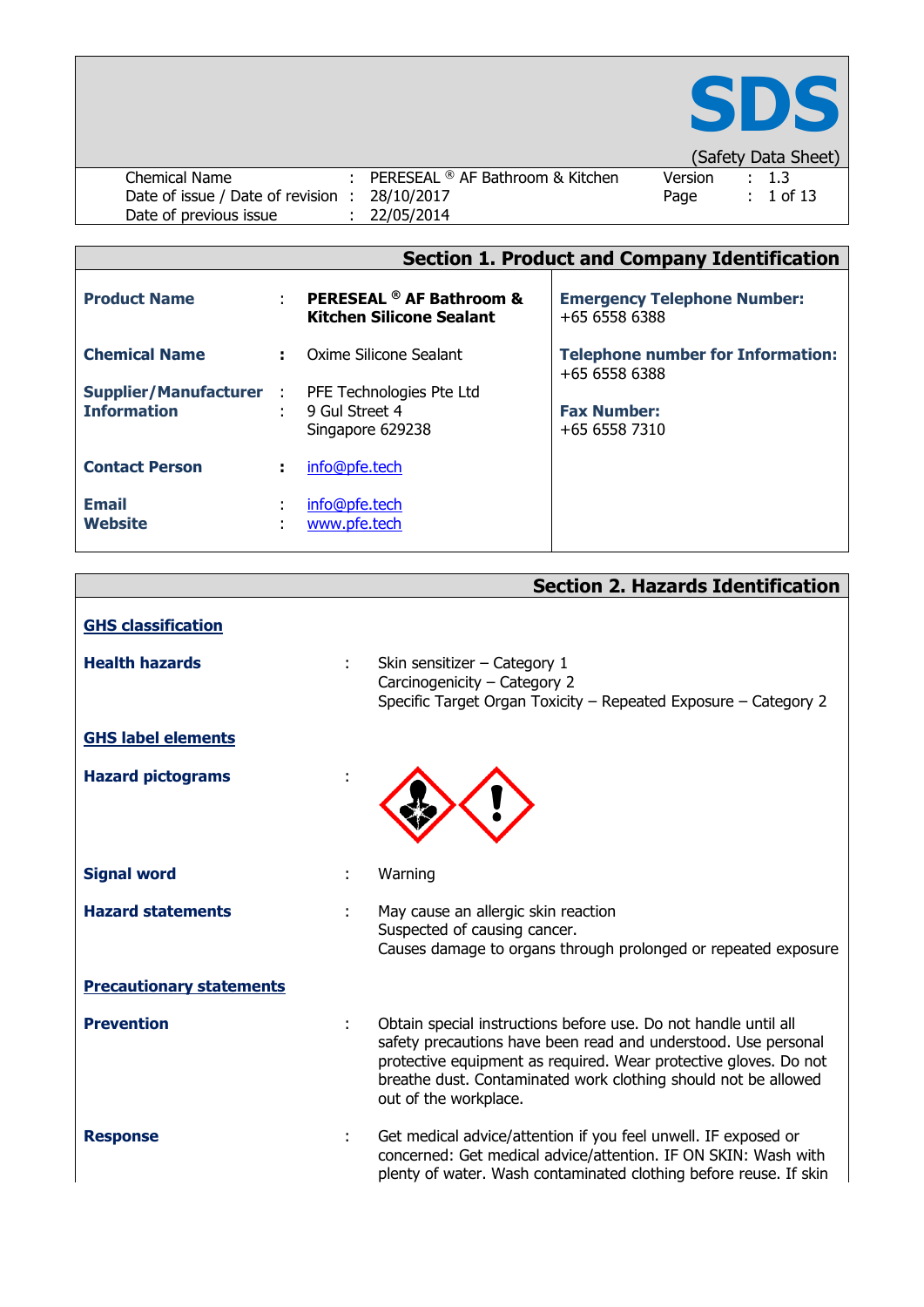

|                                                     |    |                                                                                                                                                                                            |         |  | (Safety Data Sheet) |
|-----------------------------------------------------|----|--------------------------------------------------------------------------------------------------------------------------------------------------------------------------------------------|---------|--|---------------------|
| Chemical Name                                       |    | : PERESEAL $\textcircled{\tiny{\textcirc}}$ AF Bathroom & Kitchen                                                                                                                          | Version |  | : 1.3               |
| Date of issue / Date of revision:                   |    | 28/10/2017                                                                                                                                                                                 | Page    |  | $: 2$ of 13         |
| Date of previous issue                              |    | 22/05/2014                                                                                                                                                                                 |         |  |                     |
|                                                     |    | irritation or rash occurs: get medical attention.                                                                                                                                          |         |  |                     |
| <b>Storage</b>                                      | ٠  | Store locked up.                                                                                                                                                                           |         |  |                     |
| <b>Disposal</b>                                     | ٠  | Dispose of contents/container to an appropriate treatment and<br>disposal facility in accordance with applicable laws and regulations,<br>and product characteristics at time of disposal. |         |  |                     |
| Other hazards which do not result in classification |    |                                                                                                                                                                                            |         |  |                     |
| <b>Primary hazards</b>                              | ÷  | No data available.                                                                                                                                                                         |         |  |                     |
| <b>Specific hazards</b>                             | ٠. | No data available.                                                                                                                                                                         |         |  |                     |
|                                                     |    |                                                                                                                                                                                            |         |  |                     |

# **Section 3. Composition / Information on Ingredients**

| <b>Chemical nature</b>          | Mixture of polydimethylsiloxanes, fillers and cross-linkers. |
|---------------------------------|--------------------------------------------------------------|
| <b>Substance or Preparation</b> | <b>Mixtures</b>                                              |

### **Hazardous Ingredients**

| <b>Chemical Identity</b>     | <b>Concentration*   CAS number</b> |              |
|------------------------------|------------------------------------|--------------|
| Oxime silane                 | < 10%                              | Trade secret |
| Titanium dioxide             | < 10%                              | 13463-67-7   |
| butanone oxime vinylsilane   | $< 1\%$                            | 2224-33-1    |
| Aminofunctional Silane       | $< 1\%$                            | Trade secret |
| Octamethylcyclotetrasiloxane | $< 1\%$                            | 556-67-2     |

\* All concentrations are percent by weight unless ingredient is a gas. Gas concentrations are in percent by volume.

- 
- **Trade secret information** : A specific chemical identity and/or percentage of composition has been withheld as a trade secret.

## **Section 4. First-aid Measures**

| <b>Description of necessary first aid measures</b> |  |                                                                                                                                                                                                                                                                                                                                                                                                                      |  |  |  |
|----------------------------------------------------|--|----------------------------------------------------------------------------------------------------------------------------------------------------------------------------------------------------------------------------------------------------------------------------------------------------------------------------------------------------------------------------------------------------------------------|--|--|--|
| <b>Eye contact</b>                                 |  | Immediately flush eyes with plenty of water, occasionally lifting the<br>upper and lower eyelids. Check for and remove any contact lenses.<br>Continue to rinse for at least 10 minutes. Get medical attention<br>following exposure or if feeling unwell.                                                                                                                                                           |  |  |  |
| <b>Inhalation</b>                                  |  | Remove victim to fresh air and keep at rest in a position<br>comfortable for breathing. If not breathing, if breathing is irregular<br>or if respiratory arrest occurs, provide artificial respiration or<br>oxygen by trained personnel. It may be dangerous to the person<br>providing aid to give mouth-to-mouth resuscitation. Get medical<br>attention following exposure or if feeling unwell. If unconscious, |  |  |  |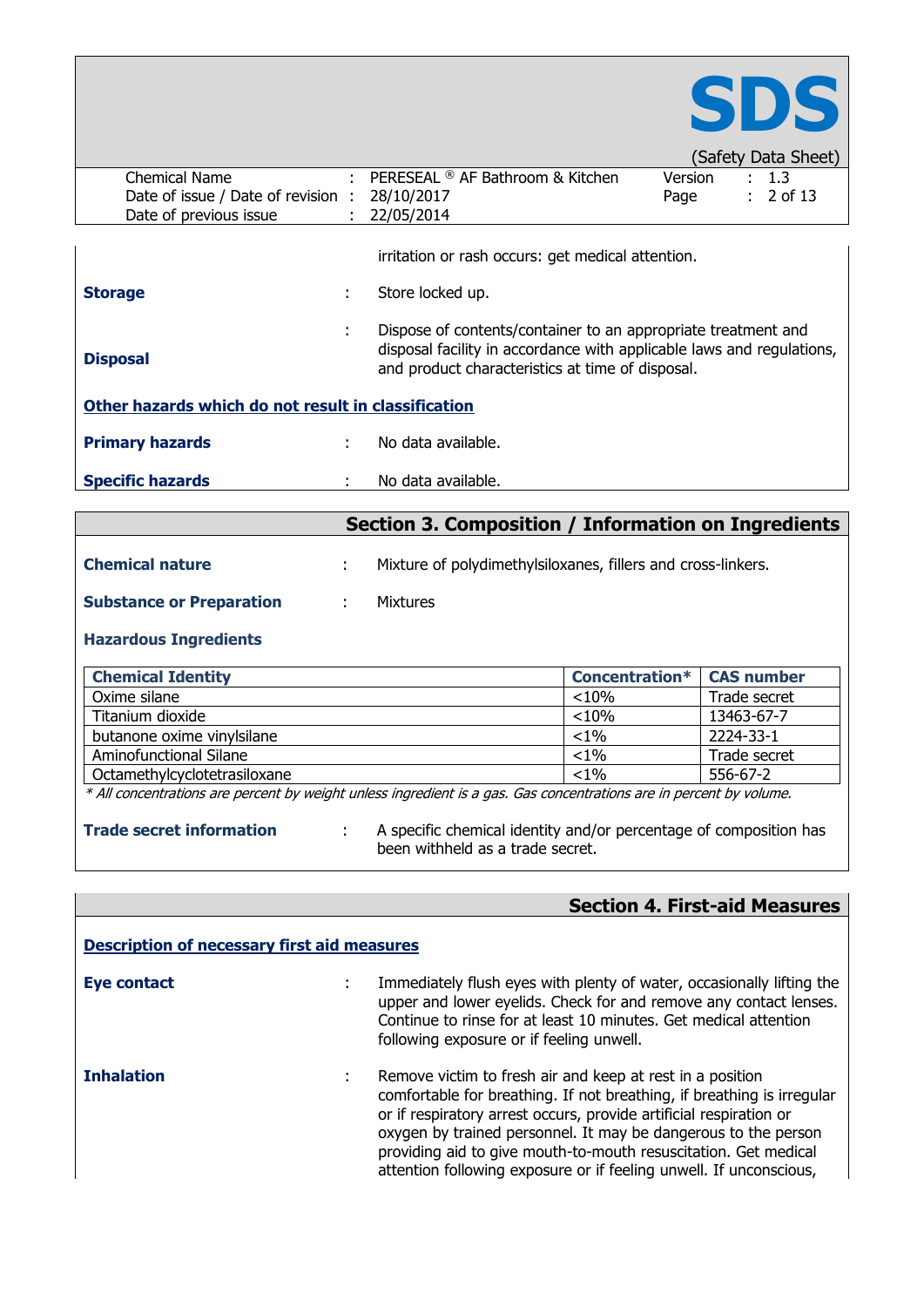| <b>Chemical Name</b><br>Date of issue / Date of revision : | SDS<br>(Safety Data Sheet)<br>Version<br>PERESEAL ® AF Bathroom & Kitchen<br>1.3<br>3 of 13<br>28/10/2017<br>Page                                                                                                                                                                                                                                                                                                                                                                                                                                                                                                                                                                                                                                                                                                        |
|------------------------------------------------------------|--------------------------------------------------------------------------------------------------------------------------------------------------------------------------------------------------------------------------------------------------------------------------------------------------------------------------------------------------------------------------------------------------------------------------------------------------------------------------------------------------------------------------------------------------------------------------------------------------------------------------------------------------------------------------------------------------------------------------------------------------------------------------------------------------------------------------|
| Date of previous issue                                     | 22/05/2014                                                                                                                                                                                                                                                                                                                                                                                                                                                                                                                                                                                                                                                                                                                                                                                                               |
| <b>Skin contact</b>                                        | place in recovery position and get medical attention immediately.<br>Maintain an open airway. Loosen tight clothing such as a collar, tie,<br>belt or waistband.                                                                                                                                                                                                                                                                                                                                                                                                                                                                                                                                                                                                                                                         |
|                                                            | Wash with plenty of soap and water. Remove contaminated<br>clothing and shoes. Wash contaminated clothing thoroughly with<br>water before removing it, or wear gloves. Continue to rinse for at<br>least 10 minutes. Get medical attention. In the event of any<br>complaints or symptoms, avoid further exposure. Wash clothing<br>before reuse. Clean shoes thoroughly before reuse.                                                                                                                                                                                                                                                                                                                                                                                                                                   |
| <b>Ingestion</b>                                           | Wash out mouth with water. Remove dentures if any. Remove<br>victim to fresh air and keep at rest in a position comfortable for<br>breathing. If material has been swallowed and the exposed person<br>is conscious, give small quantities of water to drink. Stop if the<br>exposed person feels sick as vomiting may be dangerous. Do not<br>induce vomiting unless directed to do so by medical personnel. If<br>vomiting occurs, the head should be kept low so that vomit does<br>not enter the lungs. Get medical attention following exposure or if<br>feeling unwell. Never give anything by mouth to an unconscious<br>person. If unconscious, place in recovery position and get medical<br>attention immediately. Maintain an open airway. Loosen tight<br>clothing such as a collar, tie, belt or waistband. |

There is no specific antidote. Treatment is symptomatic and supportive.

|                                                          |   | <b>Section 5. Fire-Fighting Measures</b>                                                                                                                                                                                                                                                                                       |
|----------------------------------------------------------|---|--------------------------------------------------------------------------------------------------------------------------------------------------------------------------------------------------------------------------------------------------------------------------------------------------------------------------------|
| <b>Extinguishing Media</b>                               |   |                                                                                                                                                                                                                                                                                                                                |
| Suitable extinguishing media                             |   | Use dry chemical, CO2, alcohol-resistant foam.                                                                                                                                                                                                                                                                                 |
| <b>Specific hazards arising from</b><br>the chemical     |   | By heating and fire, irritating vapors/gases may be formed. In case<br>of fire, carbon monoxide and carbon dioxide may be formed.                                                                                                                                                                                              |
| <b>Special protective actions for</b><br>fire-fighters   | ÷ | Remove sources of combustibles. Extinguish the fire using fire-<br>fighting media listed above. Cool surrounding tanks, buildings and<br>so on by spraying with water to prevent the fire extension. The fire<br>fighting should be done from the windward side, with suitable<br>respiratory protective device, if necessary. |
| <b>Special protective equipment</b><br>for fire-fighters | ÷ | Fire-fighters should wear appropriate protective equipment and<br>self-contained breathing apparatus (SCBA) with a full face-piece<br>operated in positive pressure mode.                                                                                                                                                      |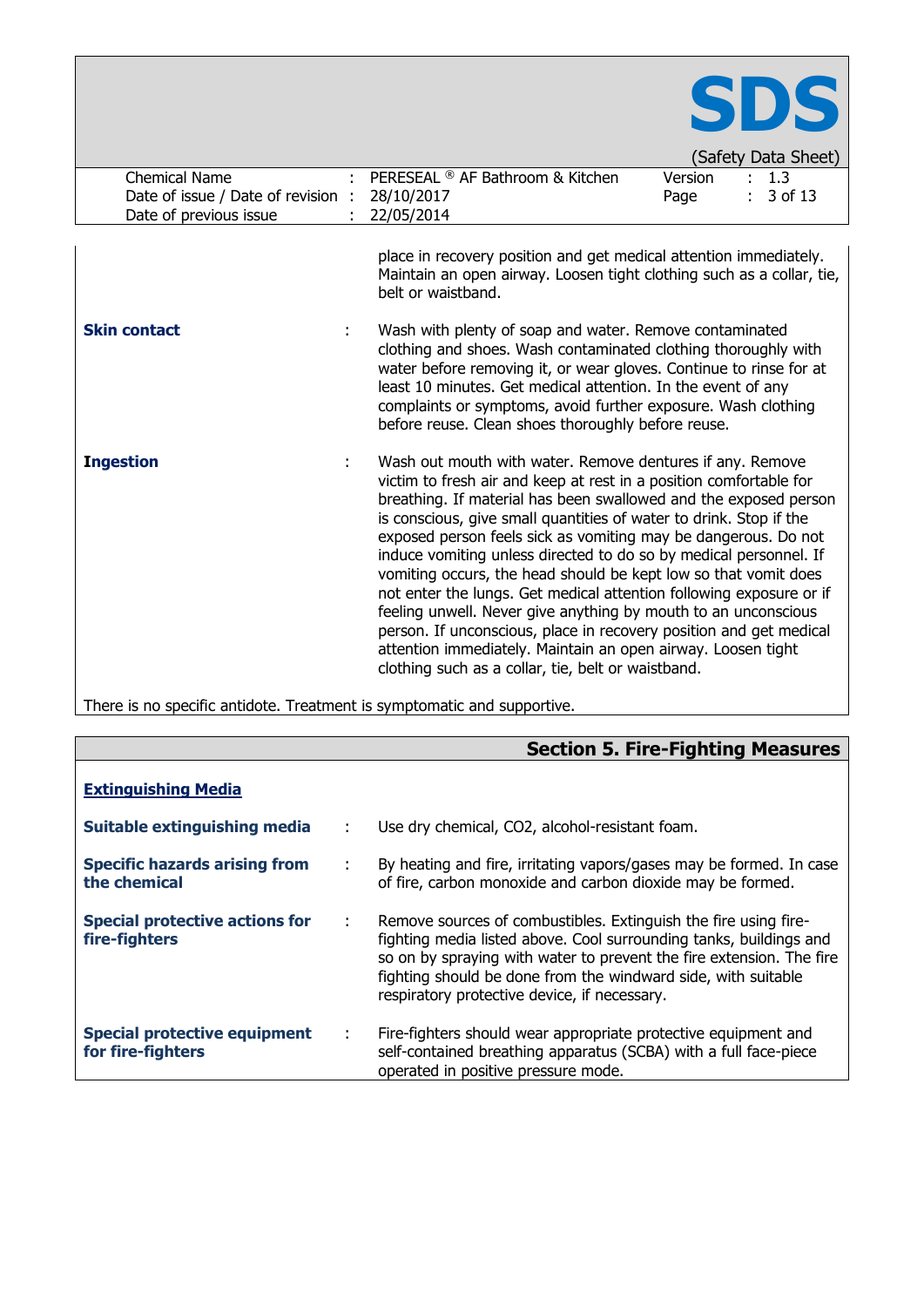

|                                  |                                                                   |         |  | Todicty Data Silcocl |  |
|----------------------------------|-------------------------------------------------------------------|---------|--|----------------------|--|
| Chemical Name                    | : PERESEAL $\textcircled{\tiny{\textcirc}}$ AF Bathroom & Kitchen | Version |  | $\therefore$ 1.3     |  |
| Date of issue / Date of revision | 28/10/2017                                                        | Page    |  | $\div$ 4 of 13       |  |
| Date of previous issue           | 22/05/2014                                                        |         |  |                      |  |

|                                                                     |    | <b>Section 6. Accidental Release Measures</b>                                                                                                                                                                                                                                                                                                                                                      |  |  |  |
|---------------------------------------------------------------------|----|----------------------------------------------------------------------------------------------------------------------------------------------------------------------------------------------------------------------------------------------------------------------------------------------------------------------------------------------------------------------------------------------------|--|--|--|
| Personal precautions, protective equipment and emergency procedures |    |                                                                                                                                                                                                                                                                                                                                                                                                    |  |  |  |
| For non-emergency personnel                                         | ÷  | Promptly isolate the scene by removing all persons from the<br>vicinity of the incident if there is a fire. No action shall be taken<br>involving any personal risk or without suitable training. Use water<br>spray to keep fire-exposed containers cool. Fire water<br>contaminated with this material must be contained and prevented<br>from being discharged to any waterway, sewer or drain. |  |  |  |
| For emergency responders                                            | ÷  | If specialised clothing is required to deal with the spillage, take<br>note of any information in Section 8 on suitable and unsuitable<br>materials. See also the information in "For non-emergency<br>personnel".                                                                                                                                                                                 |  |  |  |
| <b>Environmental precautions</b>                                    |    | Avoid dispersal of spilled material and runoff and contact with soil,<br>waterways, drains and sewers. Inform the relevant authorities if<br>the product has caused environmental pollution (sewers,<br>waterways, soil or air).                                                                                                                                                                   |  |  |  |
| Methods and material for containment and cleaning up                |    |                                                                                                                                                                                                                                                                                                                                                                                                    |  |  |  |
| <b>Small spill</b>                                                  | t, | Move containers from spill area. Vacuum or sweep up material and<br>place in a designated, labeled waste container. Dispose of via a<br>licensed waste disposal contractor. Note: see section 1 of SDS for<br>emergency contact information and section 13 of SDS for waste<br>disposal.                                                                                                           |  |  |  |
| <b>Large spill</b>                                                  | ÷. | Move containers from spill area. Approach release from upwind.<br>Prevent entry into sewers, water courses, basements or confined<br>areas. Vacuum or sweep up material and place in a designated,<br>labeled waste container. Dispose of via a licensed waste disposal<br>contractor. Note: see section 1 of SDS for emergency contact<br>information and section 13 of SDS for waste disposal.   |  |  |  |

# **Section 7. Handling and Storage**

| <b>Precautions for safe handling</b> |                                                                                                                                                                                                                                                                                                                                                                                                                                                                                                                                                                            |
|--------------------------------------|----------------------------------------------------------------------------------------------------------------------------------------------------------------------------------------------------------------------------------------------------------------------------------------------------------------------------------------------------------------------------------------------------------------------------------------------------------------------------------------------------------------------------------------------------------------------------|
| <b>Protective measures</b>           | Put on appropriate personal protective equipment (see section 8 of<br>SDS). Persons with a history of skin sensitization problems should<br>not be employed in any process in which this product is used. Do<br>not get in eyes or on skin or clothing. Do not breathe vapor or<br>mist. Do not breathe dust. Do not ingest. Use only with adequate<br>ventilation. Keep in the original container or an approved<br>alternative made from a compatible material, kept tightly closed<br>when not in use. Empty containers retain product residue and can<br>be hazardous. |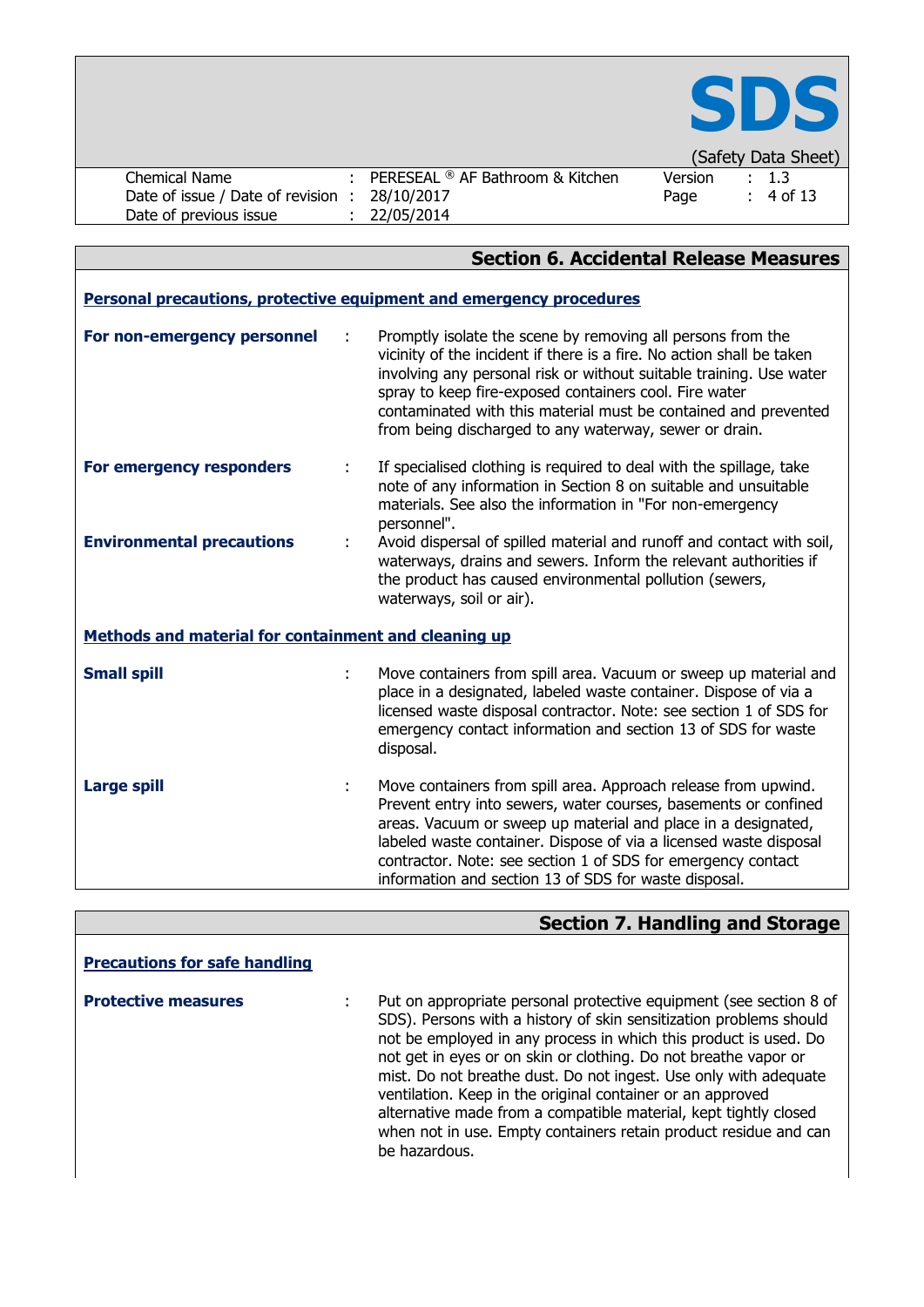

|                                               |                                  |         | (Safety Data Sheet)  |  |
|-----------------------------------------------|----------------------------------|---------|----------------------|--|
| Chemical Name                                 | PERESEAL ® AF Bathroom & Kitchen | Version | $\therefore$ 1.3     |  |
| Date of issue / Date of revision : 28/10/2017 |                                  | Page    | $\therefore$ 5 of 13 |  |
| Date of previous issue                        | 22/05/2014                       |         |                      |  |

| Advice on general occupational :<br>hygiene                            | Eating, drinking and smoking should be prohibited in areas where<br>this material is handled, stored and processed. Workers should<br>wash hands and face before eating, drinking and smoking. See<br>also Section 8 for additional information on hygiene measures.                                                                                                                                                                                                                                                      |
|------------------------------------------------------------------------|---------------------------------------------------------------------------------------------------------------------------------------------------------------------------------------------------------------------------------------------------------------------------------------------------------------------------------------------------------------------------------------------------------------------------------------------------------------------------------------------------------------------------|
| <b>Conditions for safe storage,</b><br>including any incompatibilities | Store in accordance with local regulations. Store in original<br>container protected from direct sunlight in a dry, cool and well-<br>ventilated area, away from incompatible materials (see section 10<br>of SDS) and food and drink. Keep container tightly closed and<br>sealed until ready for use. Containers that have been opened must<br>be carefully resealed and kept upright to prevent leakage. Do not<br>store in unlabeled containers. Use appropriate containment to<br>avoid environmental contamination. |

|                                            | <b>Section 8. Exposure Controls / Personal Protection</b>                                                                                                                                                                                                                                          |
|--------------------------------------------|----------------------------------------------------------------------------------------------------------------------------------------------------------------------------------------------------------------------------------------------------------------------------------------------------|
| <b>Appropriate engineering</b><br>controls | If user operations generate dust, fumes, gas, vapor or mist, use<br>process enclosures, local exhaust ventilation or other engineering<br>controls to keep worker exposure to airborne contaminants below<br>any recommended or statutory limits. Wear suitable gloves and<br>eye/face protection. |

### **Occupational exposure limits:**

| <b>Chemical name</b> | <b>Type</b> | <b>Exposure limit values</b> | <b>Source</b>                   |
|----------------------|-------------|------------------------------|---------------------------------|
| Titanium dioxide     | <b>TWA</b>  | 10 mg / $m3$                 | Singapore. PELs. (Workplace     |
|                      |             |                              | Safety and Health (Permissible  |
|                      |             |                              | <b>Exposure Levels of Toxic</b> |
|                      |             |                              | Substances) Order) (2006)       |

#### **Personal protective equipment (PPE)**

| <b>Respiratory protection</b> | Gas mask for organic gas if MEKO exposure limits are exceeded (3)<br>ppm 8-hr TWA, recommended workplace exposure quideline. |
|-------------------------------|------------------------------------------------------------------------------------------------------------------------------|
| Eye / face protection         | Safety glasses with side shields                                                                                             |
| <b>Hand protection</b>        | Chemical resistant gloves                                                                                                    |
| <b>Skin protection</b>        | Chemical resistant boots. Chemical resistant clothing                                                                        |
| <b>Hygiene measures</b>       | Avoid contact with eyes, skin, and clothing. Wash hands after<br>handling. When using do not eat, drink or smoke.            |

# **Section 9. Physical and Chemical Properties**

**Appearance**

**Physical state** : Solid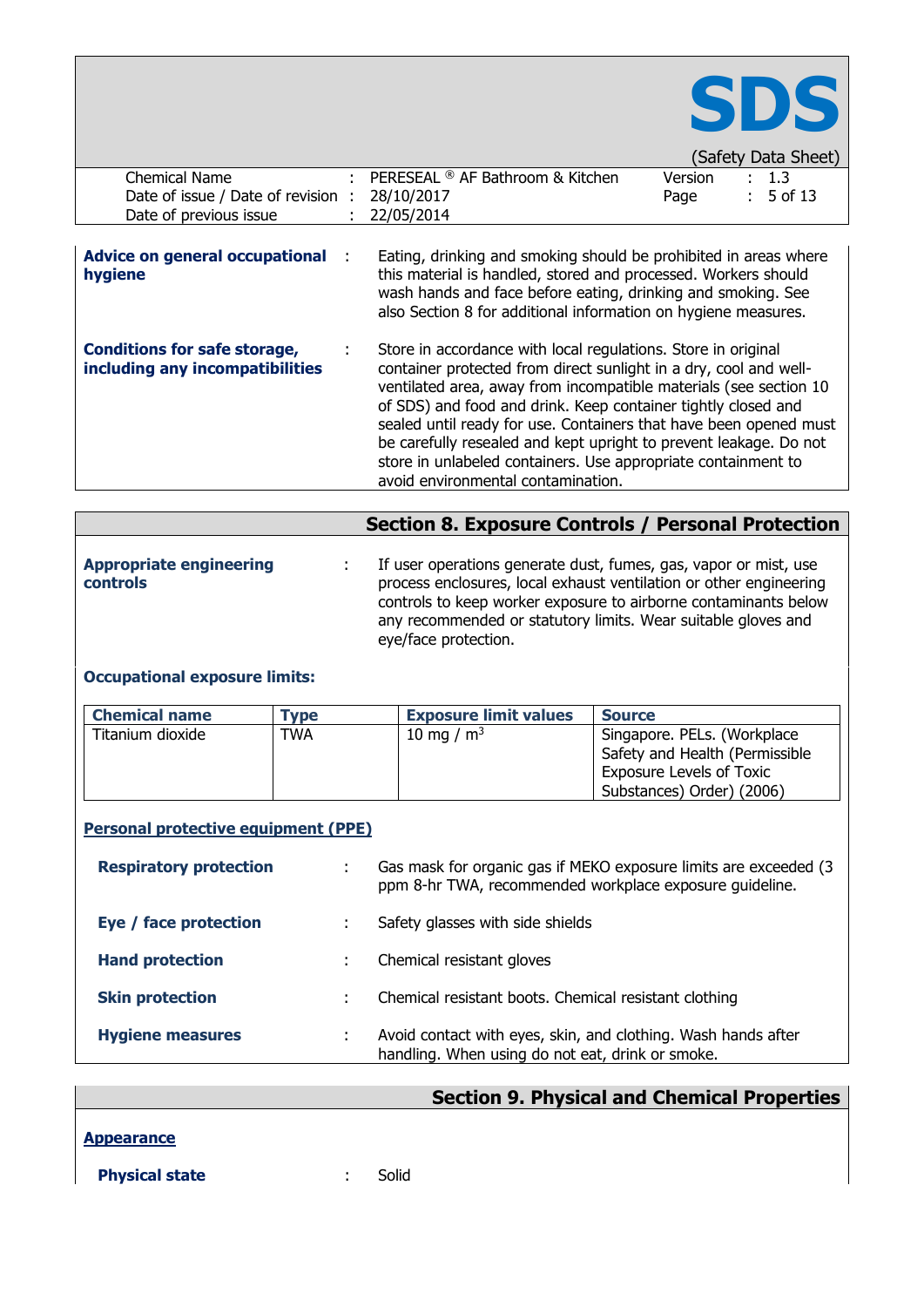

|                                    |   |                                                     |         | $\sqrt{2}$  |
|------------------------------------|---|-----------------------------------------------------|---------|-------------|
| <b>Chemical Name</b>               |   | PERESEAL ® AF Bathroom & Kitchen                    | Version | : 1.3       |
| Date of issue / Date of revision : |   | 28/10/2017                                          | Page    | $: 6$ of 13 |
| Date of previous issue             |   | 22/05/2014                                          |         |             |
|                                    |   |                                                     |         |             |
|                                    |   |                                                     |         |             |
| <b>Form</b>                        |   | Paste                                               |         |             |
| <b>Colour</b>                      | ٠ | Clear to white                                      |         |             |
|                                    |   |                                                     |         |             |
| <b>Odour</b>                       |   | Faint odour.                                        |         |             |
| <b>Odour threshold</b>             |   | Not available.                                      |         |             |
|                                    |   |                                                     |         |             |
| pH                                 |   | Not available.                                      |         |             |
| <b>Melting point</b>               |   | Not applied.                                        |         |             |
|                                    |   |                                                     |         |             |
| <b>Boiling point</b>               | ÷ | Not applied.                                        |         |             |
|                                    |   |                                                     |         |             |
| <b>Flash point</b>                 | ÷ | 81 °C                                               |         |             |
|                                    |   |                                                     |         |             |
| <b>Burning time</b>                |   | Not available.                                      |         |             |
| <b>Burning rate</b>                |   | Not available.                                      |         |             |
|                                    |   |                                                     |         |             |
| <b>Evaporation rate</b>            |   | Not available.                                      |         |             |
| <b>Flammability (solid, gas)</b>   |   | Not available.                                      |         |             |
| <b>Lower and upper explosive</b>   |   | Lower: Not available.                               |         |             |
| (flammable) limits                 |   | <b>Upper:</b> Not available.                        |         |             |
|                                    |   |                                                     |         |             |
| <b>Vapour pressure</b>             |   | Not available.                                      |         |             |
| <b>Vapour density</b>              |   | Not available.                                      |         |             |
| <b>Density</b>                     |   | 1.03 g/cm <sup>3</sup> (23 °C)                      |         |             |
|                                    |   |                                                     |         |             |
| <b>Relative density</b>            |   | Not available.                                      |         |             |
| <b>Solubility</b>                  |   | Not available.                                      |         |             |
| <b>Solubility in water</b>         |   | Insoluble.                                          |         |             |
|                                    |   |                                                     |         |             |
| <b>Partition coefficient: n-</b>   |   | Not available.                                      |         |             |
| octanol/water                      |   |                                                     |         |             |
| <b>Auto-ignition temperature</b>   | ÷ | 450 °C                                              |         |             |
|                                    |   |                                                     |         |             |
| <b>Decomposition temperature</b>   |   | No decomposition if stored and applied as directed. |         |             |
| <b>SADT</b>                        |   |                                                     |         |             |
|                                    |   | Not available.                                      |         |             |
| <b>Viscosity</b>                   |   | <b>Dynamic: Not available</b>                       |         |             |
|                                    |   | <b>Kinematic: Not available</b>                     |         |             |
|                                    |   |                                                     |         |             |
| <b>Explosive properties:</b>       |   | Not available.                                      |         |             |
| <b>Oxidizing properties:</b>       |   | Not available.                                      |         |             |

| <b>Section 10. Stability and Reactivity</b> |  |
|---------------------------------------------|--|
|---------------------------------------------|--|

| <b>Reactivity</b>              | Stable under normal conditions.                                           |
|--------------------------------|---------------------------------------------------------------------------|
| <b>Chemical stability</b>      | The product is stable.                                                    |
| <b>Conditions to avoid</b>     | Keep away from heat, sparks and open flame.                               |
| <b>Incompatible materials</b>  | Moisture.                                                                 |
| <b>Hazardous decomposition</b> | Reacts with water/moisture liberating Methylethylketoxime (MEKO)          |
| products                       | $=$ 2-Butanone-oxime. Measurements at temperatures above 150 $^{\circ}$ C |
|                                | in presence of air (oxygen) have shown that small amounts of              |
|                                | formaldehyde are formed due to oxidative degradation.                     |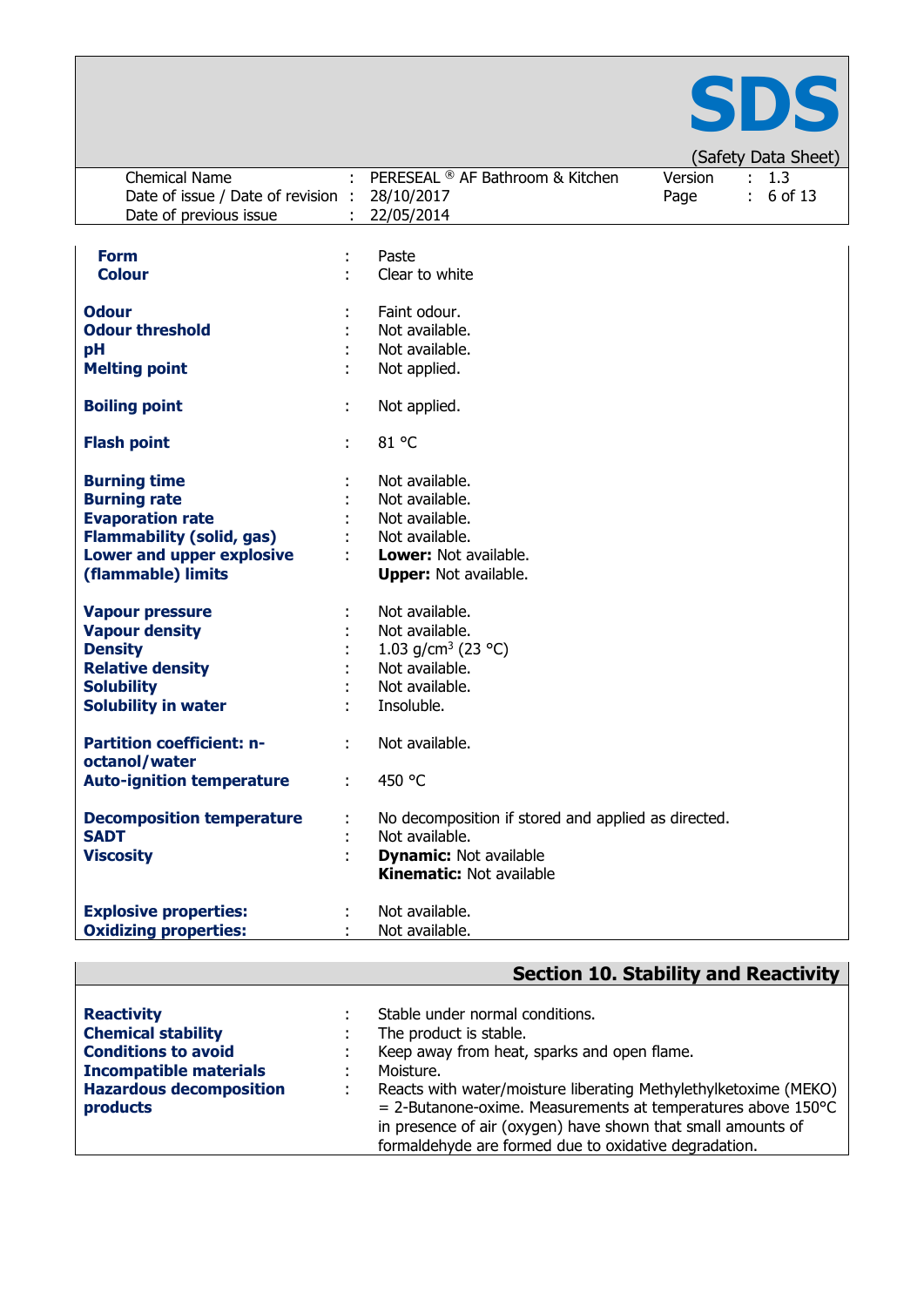

| Chemical Name                    | PERESEAL ® AF Bathroom & Kitchen | Version | . 1.3       |
|----------------------------------|----------------------------------|---------|-------------|
| Date of issue / Date of revision | : 28/10/2017                     | Page    | $: 7$ of 13 |
| Date of previous issue           | 22/05/2014                       |         |             |

|                                                 | <b>Section 11. Toxicological Information</b>                       |  |
|-------------------------------------------------|--------------------------------------------------------------------|--|
| <b>Information on likely routes of exposure</b> |                                                                    |  |
|                                                 |                                                                    |  |
| <b>Inhalation</b>                               | No data available.                                                 |  |
| <b>Ingestion</b>                                | No data available.                                                 |  |
| <b>Skin Contact</b>                             | No data available.                                                 |  |
| <b>Eye Contact</b>                              | No data available.                                                 |  |
| <b>Information on toxicological effects</b>     |                                                                    |  |
| <b>Acute toxicity</b>                           |                                                                    |  |
| <b>Oral</b>                                     |                                                                    |  |
| <b>Product</b>                                  | No data available.                                                 |  |
| <b>Specified substances</b>                     |                                                                    |  |
| Oxime silane                                    | No data available.                                                 |  |
| Titanium dioxide                                | LD 50 (Rat): $> 10,000$ mg/kg                                      |  |
| Octamethylcyclotetrasiloxane                    | LD 50 (Rat): 4,800 mg/kg (OECD-Guideline 401 (Acute Oral           |  |
|                                                 | Toxicity)) Not classified                                          |  |
|                                                 | LD 50 (Mouse): 1,700 mg/kg Not classified                          |  |
|                                                 | LD 50 (Rat): 2,995 mg/kg (OPPTS 870.1100)                          |  |
| <b>Aminofunctional Silane</b>                   |                                                                    |  |
| Butanone oxime vinylsilane                      | No data available.                                                 |  |
| <b>Dermal</b>                                   |                                                                    |  |
| <b>Product</b>                                  | No data available.                                                 |  |
| <b>Specified substances</b>                     |                                                                    |  |
| Oxime silane                                    | No data available.                                                 |  |
| Titanium dioxide                                | LD 50 (Rabbit): $> 10,000$ mg/kg                                   |  |
| Octamethylcyclotetrasiloxane                    | LD 50 (Rat): $> 2,400$ mg/kg (OECD Test Guideline 402) Not         |  |
|                                                 | classified                                                         |  |
| <b>Aminofunctional Silane</b>                   | LD 50 (Rabbit): $> 2,000$ mg/kg                                    |  |
| $\mathbf{r}$<br>Butanone oxime vinylsilane      | No data available.                                                 |  |
| <b>Inhalation</b>                               |                                                                    |  |
| <b>Product</b>                                  | No data available.                                                 |  |
| <b>Specified substances</b>                     |                                                                    |  |
| Oxime silane                                    | No data available.                                                 |  |
| <b>Titanium dioxide</b>                         | LC50 (Rat, 4 h): $> 6.8$ mg/l                                      |  |
| Octamethylcyclotetrasiloxane                    | LC50 (Rat, 4 h): $> 12.1$ mg/l LC50 (Rat, 4 h): 36 mg/l (OECD Test |  |
|                                                 | Guideline 403)                                                     |  |
| <b>Aminofunctional Silane</b>                   | No data available.                                                 |  |
| Butanone oxime vinylsilane                      | No data available.                                                 |  |
| <b>Repeated dose toxicity</b>                   |                                                                    |  |
| <b>Product</b>                                  | No data available.                                                 |  |
| <b>Specified substances</b>                     |                                                                    |  |
| Oxime silane                                    | No data available.                                                 |  |
| <b>Titanium dioxide</b>                         | No data available.                                                 |  |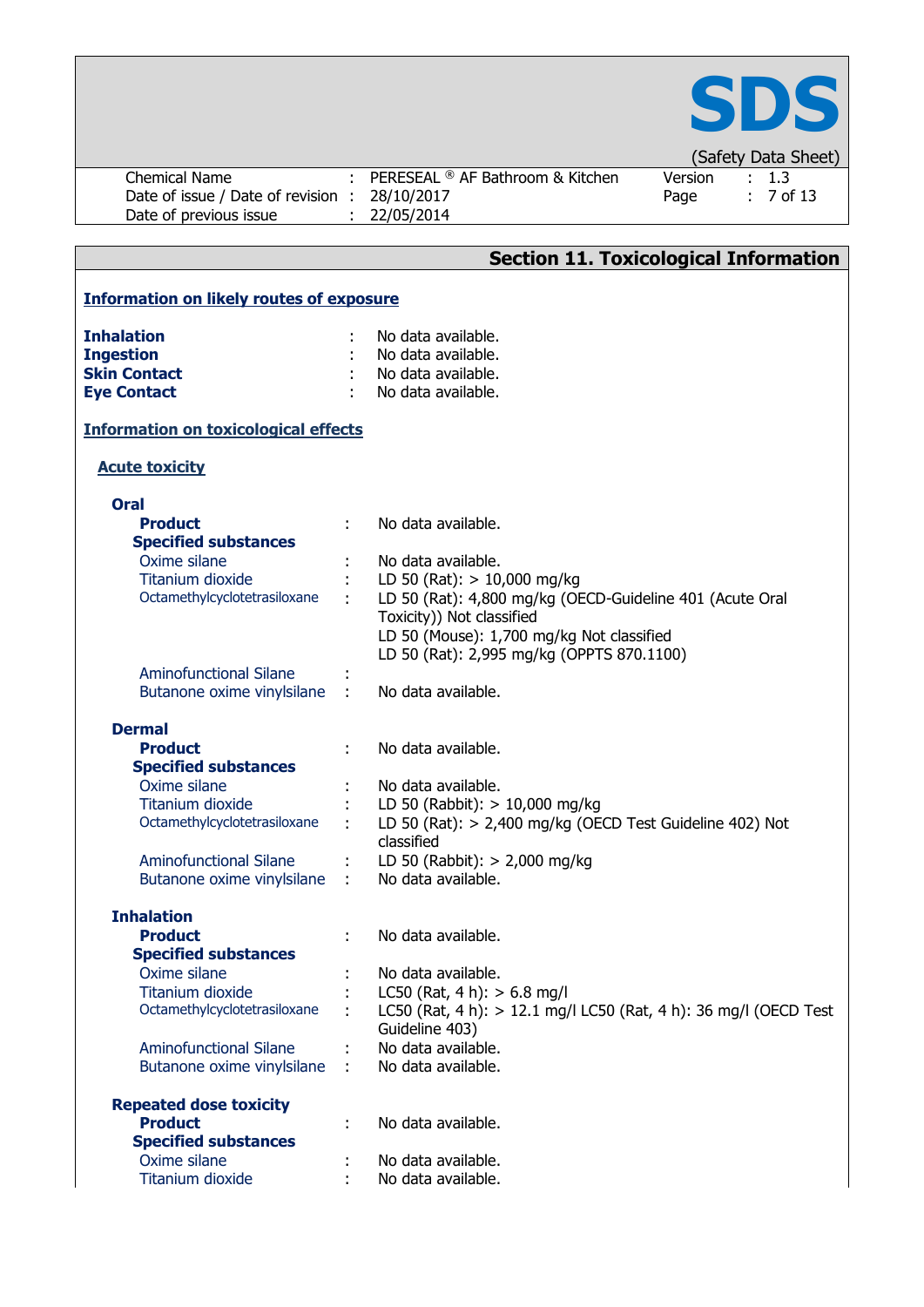

|                                          |   |                                                                    |         | ו אויט וער איזייטען |
|------------------------------------------|---|--------------------------------------------------------------------|---------|---------------------|
| <b>Chemical Name</b>                     |   | PERESEAL ® AF Bathroom & Kitchen                                   | Version | : 1.3               |
| Date of issue / Date of revision :       |   | 28/10/2017                                                         | Page    | 8 of 13             |
| Date of previous issue                   |   | 22/05/2014                                                         |         |                     |
|                                          |   |                                                                    |         |                     |
|                                          |   |                                                                    |         |                     |
| Octamethylcyclotetrasiloxane             |   | No data available.                                                 |         |                     |
| <b>Aminofunctional Silane</b>            |   | NOAEL (Rat, Oral, 28 d): >= 500 mg/kg                              |         |                     |
| Butanone oxime vinylsilane               |   | No data available.                                                 |         |                     |
|                                          |   |                                                                    |         |                     |
| <b>Skin corrosion / irritation</b>       |   |                                                                    |         |                     |
| <b>Product</b>                           |   |                                                                    |         |                     |
|                                          |   | No data available.                                                 |         |                     |
|                                          |   |                                                                    |         |                     |
| Serious eye damage / irritation          |   |                                                                    |         |                     |
| <b>Product</b>                           |   | No data available.                                                 |         |                     |
|                                          |   |                                                                    |         |                     |
| <b>Respiratory or skin sensitization</b> |   |                                                                    |         |                     |
| <b>Product</b>                           | ÷ | Causes sensitization on guinea-pigs. No human information is       |         |                     |
|                                          |   | available.                                                         |         |                     |
|                                          |   |                                                                    |         |                     |
|                                          |   |                                                                    |         |                     |
| <b>Germ Cell Mutagenicity</b>            |   |                                                                    |         |                     |
|                                          |   |                                                                    |         |                     |
| In vitro                                 |   |                                                                    |         |                     |
| <b>Product</b>                           |   | No data available.                                                 |         |                     |
| <b>Specified substances</b>              |   |                                                                    |         |                     |
|                                          |   |                                                                    |         |                     |
| Oxime silane                             |   | No data available.                                                 |         |                     |
| Titanium dioxide                         |   | No data available.                                                 |         |                     |
| Octamethylcyclotetrasiloxane             | ÷ | Ames-Test (OECD-Guideline 471 (Genetic Toxicology: Salmonella      |         |                     |
|                                          |   | typhimurium, Reverse Mutation Assay)): negative (not mutagenic)    |         |                     |
|                                          |   | Mouse Lymphoma Assay (OECD Guidline 476): negative (not            |         |                     |
|                                          |   | mutagenic)                                                         |         |                     |
|                                          |   |                                                                    |         |                     |
| <b>Aminofunctional Silane</b>            |   | No data available.                                                 |         |                     |
| Butanone oxime vinylsilane               | ÷ | No data available.                                                 |         |                     |
|                                          |   |                                                                    |         |                     |
| In vivo                                  |   |                                                                    |         |                     |
| <b>Product</b>                           |   | No data available.                                                 |         |                     |
| <b>Specified substances</b>              |   |                                                                    |         |                     |
| Oxime silane                             |   | No data available.                                                 |         |                     |
|                                          |   |                                                                    |         |                     |
| Titanium dioxide                         |   | No data available.                                                 |         |                     |
| Octamethylcyclotetrasiloxane             |   | Chromosomal aberration (OECD-Guideline 474 (Genetic                |         |                     |
|                                          |   | Toxicology: Micronucleus Test)) Inhalation (Rat, male and female): |         |                     |
|                                          |   | negative                                                           |         |                     |
| <b>Aminofunctional Silane</b>            |   | No data available.                                                 |         |                     |
| Butanone oxime vinylsilane               | ÷ | No data available.                                                 |         |                     |
|                                          |   |                                                                    |         |                     |
|                                          |   |                                                                    |         |                     |
| <b>Carcinogenicity</b>                   |   |                                                                    |         |                     |
| <b>Product</b>                           |   | No data available.                                                 |         |                     |
| <b>Specified substances</b>              |   |                                                                    |         |                     |
| Oxime silane                             |   | No data available.                                                 |         |                     |
| <b>Titanium dioxide</b>                  |   | No data available.                                                 |         |                     |
| Octamethylcyclotetrasiloxane             |   | No data available.                                                 |         |                     |
|                                          |   |                                                                    |         |                     |
| <b>Aminofunctional Silane</b>            |   | No data available.                                                 |         |                     |
| Butanone oxime vinylsilane               |   | No data available.                                                 |         |                     |
|                                          |   |                                                                    |         |                     |
| <b>Reproductive toxicity</b>             |   |                                                                    |         |                     |
| <b>Product</b>                           |   | No data available.                                                 |         |                     |
|                                          |   |                                                                    |         |                     |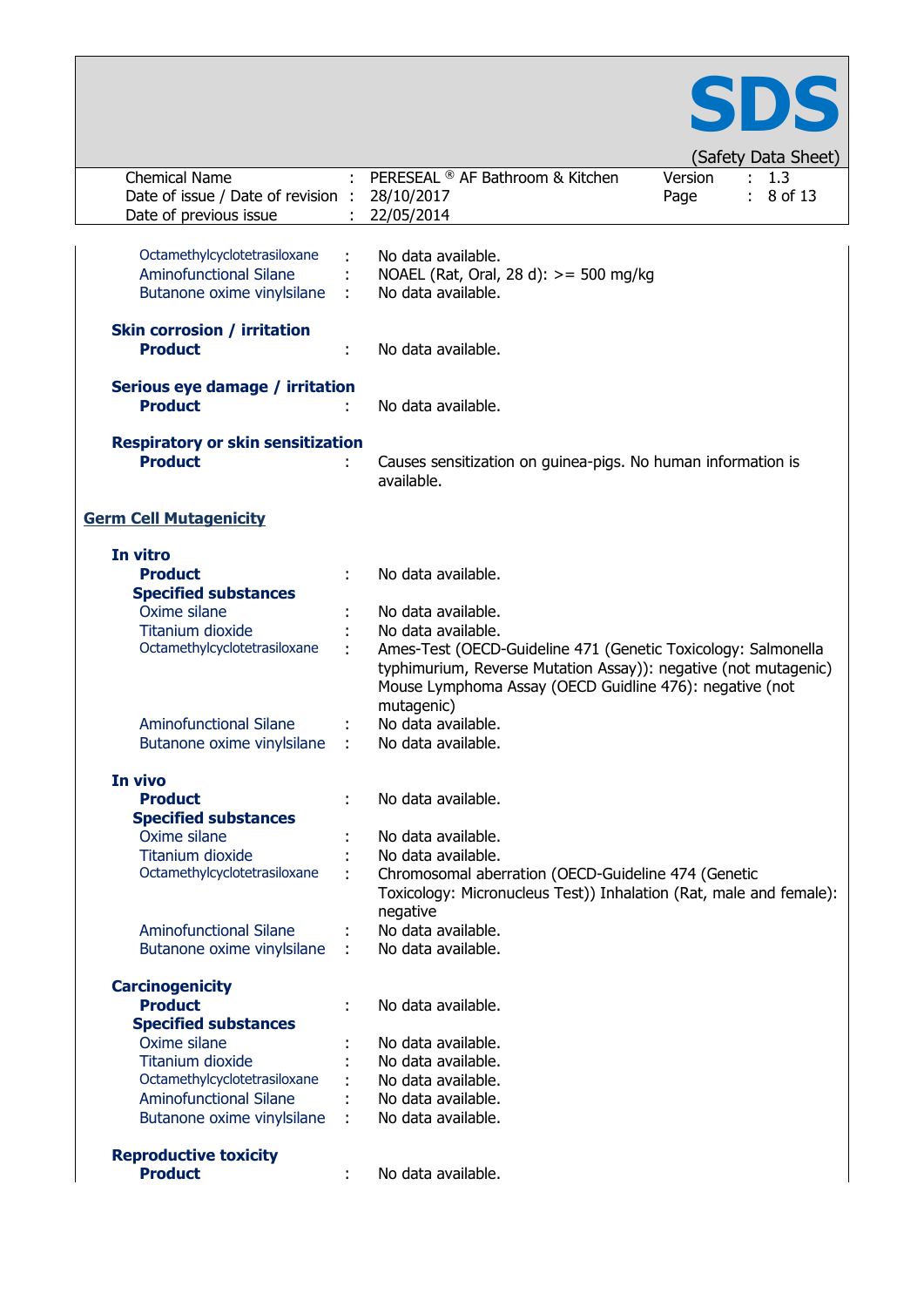

| <b>Chemical Name</b>                                      |           | PERESEAL ® AF Bathroom & Kitchen |         | ÷. | ו אונט ואט ואסטן (<br>1.3 |
|-----------------------------------------------------------|-----------|----------------------------------|---------|----|---------------------------|
|                                                           |           |                                  | Version |    |                           |
| Date of issue / Date of revision                          | $\cdot$ : | 28/10/2017                       | Page    |    | 9 of 13                   |
| Date of previous issue                                    |           | 22/05/2014                       |         |    |                           |
|                                                           |           |                                  |         |    |                           |
| <b>Specified substances</b>                               |           |                                  |         |    |                           |
| Oxime silane                                              |           | No data available.               |         |    |                           |
| Titanium dioxide                                          |           | No data available.               |         |    |                           |
| Octamethylcyclotetrasiloxane                              |           | No data available.               |         |    |                           |
| <b>Aminofunctional Silane</b>                             |           | No data available.               |         |    |                           |
| Butanone oxime vinylsilane                                |           | No data available.               |         |    |                           |
| <b>Specific Target Organ Toxicity - Single Exposure</b>   |           |                                  |         |    |                           |
| <b>Product</b>                                            |           | No data available.               |         |    |                           |
| <b>Specified substances</b>                               |           |                                  |         |    |                           |
| Oxime silane                                              |           | No data available.               |         |    |                           |
| <b>Titanium dioxide</b>                                   |           | No data available.               |         |    |                           |
| Octamethylcyclotetrasiloxane                              |           | No data available.               |         |    |                           |
| <b>Aminofunctional Silane</b>                             |           | No data available.               |         |    |                           |
| Butanone oxime vinylsilane                                |           | No data available.               |         |    |                           |
|                                                           |           |                                  |         |    |                           |
| <b>Specific Target Organ Toxicity - Repeated Exposure</b> |           |                                  |         |    |                           |
| <b>Product</b>                                            |           | No data available.               |         |    |                           |
| <b>Specified substances</b>                               |           |                                  |         |    |                           |
| Oxime silane                                              |           | No data available.               |         |    |                           |
| <b>Titanium dioxide</b>                                   |           | No data available.               |         |    |                           |
| Octamethylcyclotetrasiloxane                              |           | No data available.               |         |    |                           |
| <b>Aminofunctional Silane</b>                             |           | No data available.               |         |    |                           |
| Butanone oxime vinylsilane                                |           | No data available.               |         |    |                           |
| <b>Aspiration Hazard</b>                                  |           |                                  |         |    |                           |
| <b>Product</b>                                            |           | No data available.               |         |    |                           |
| <b>Specified substances</b>                               |           |                                  |         |    |                           |
| Oxime silane                                              |           | No data available.               |         |    |                           |
| <b>Titanium dioxide</b>                                   |           | No data available.               |         |    |                           |
| Octamethylcyclotetrasiloxane                              |           | No data available.               |         |    |                           |
| <b>Aminofunctional Silane</b>                             |           | No data available.               |         |    |                           |
| Butanone oxime vinylsilane                                |           | No data available.               |         |    |                           |
|                                                           |           |                                  |         |    |                           |
| <b>Metabolism</b>                                         |           | No data available.               |         |    |                           |

#### **Other effects**

Toxicity of methyl ethyl ketoxime (MEKO) liberated when the material is in touch with water or moisture in the air, or the material is curing. SKIN CONTACT: May cause mild skin irritation. EYE CONTACT: Causes severe eye irritation may damage tissue. ACUTE ORAL TOXICITY: LD50 = 4ml/kg (rat). ACUTE INHALATION: 4-hr LC50 = > 4.8mg/l (rat). INHALATION TOXICITY: Narcotic (central nervous system) effects in high concentrations. Effects were reversible when exposure was ended. Prolonged overexposure causes adverse effects on the blood. SKIN SENSITIVITY: Positive (guinea pig). No allergic reaction to humans. CARCINOGENICITY: A lifetime (about two years) inhalation study in male and female mice and rats revealed that liver tumors were observed in male mice and rats at a high exposure level of 375 ppm. OTHER LONG-TERM EXPOSURE TESTS: Atrophy of nasal epithelium cells was observed in both mice and rats at all concentrations. The effect appeared reversible at lower concentrations. PERMISSIBLE CONCENTRATION: TWA 3 ppm (supplier's recommended value), Keep well ventilated (STEL 10 ppm or less). The WEEL recommended value of AIHA is TWA 10 ppm.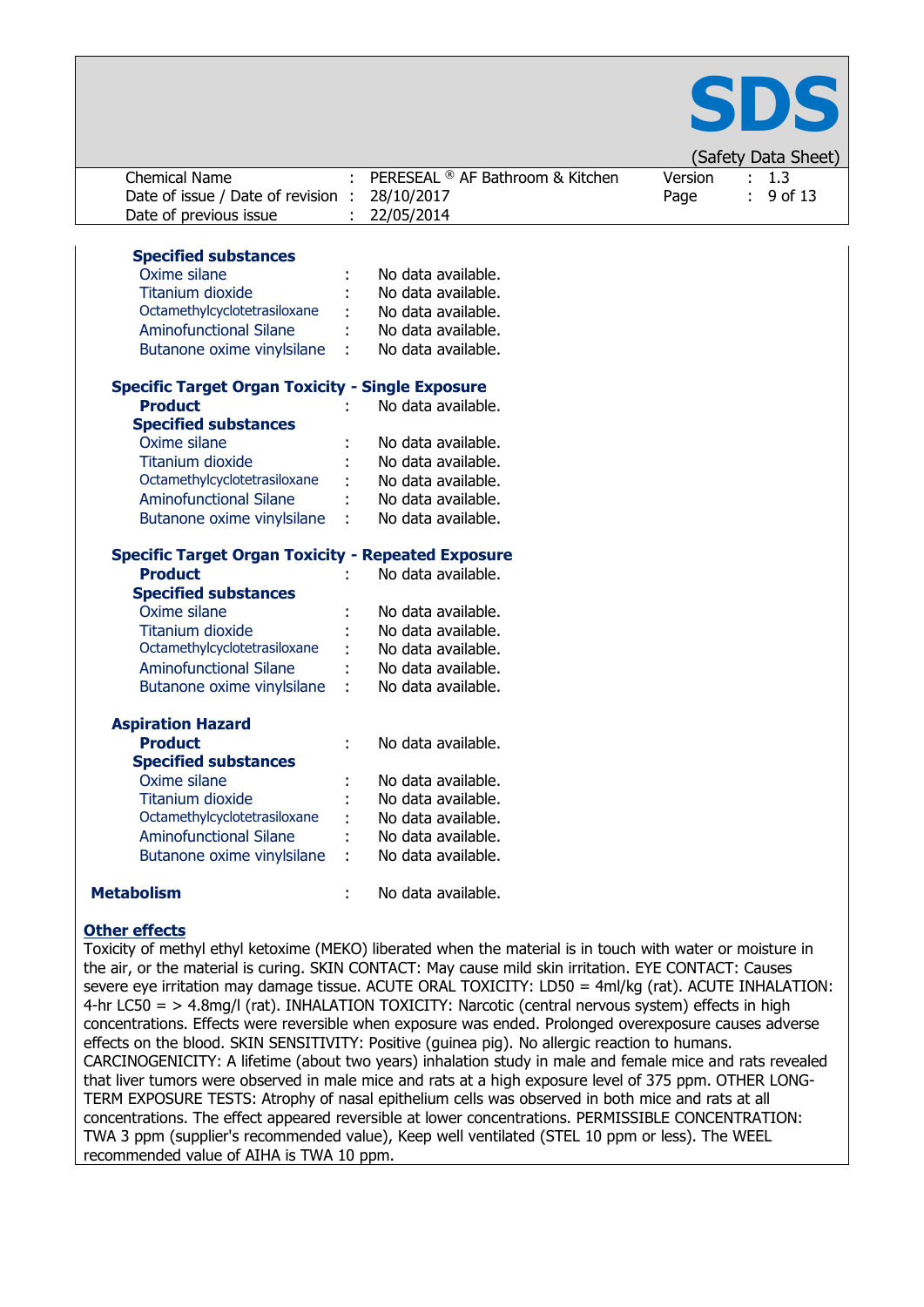

| <b>Chemical Name</b>                           |                | PERESEAL ® AF Bathroom & Kitchen                            | Version | 1.3      |
|------------------------------------------------|----------------|-------------------------------------------------------------|---------|----------|
| Date of issue / Date of revision : 28/10/2017  |                |                                                             | Page    | 10 of 13 |
| Date of previous issue                         |                | 22/05/2014                                                  |         |          |
|                                                |                |                                                             |         |          |
|                                                |                | <b>Section 12. Ecological Information</b>                   |         |          |
|                                                |                |                                                             |         |          |
| <b>General information</b>                     | ÷              | not applicable                                              |         |          |
|                                                |                |                                                             |         |          |
| <b>Ecotoxicity</b>                             |                |                                                             |         |          |
| <b>Acute toxicity</b>                          |                |                                                             |         |          |
|                                                |                |                                                             |         |          |
| <b>Fish</b>                                    |                |                                                             |         |          |
| <b>Product</b>                                 |                | No data available.                                          |         |          |
| <b>Specified substances</b>                    |                |                                                             |         |          |
| Oxime silane                                   |                | No data available.                                          |         |          |
| <b>Titanium dioxide</b>                        |                | LC0 (Leuciscus idus, 48 h): $> 1,000$ mg/l                  |         |          |
| Octamethylcyclotetrasiloxane                   |                | No data available.                                          |         |          |
| <b>Aminofunctional Silane</b>                  |                | LC50 (Lepomis macrochirus): $> 100$ mg/l                    |         |          |
| Butanone oxime vinylsilane                     |                | No data available.                                          |         |          |
|                                                |                |                                                             |         |          |
| <b>Aquatic invertebrates</b>                   |                |                                                             |         |          |
| <b>Product</b>                                 |                | No data available.                                          |         |          |
| <b>Specified substances</b>                    |                |                                                             |         |          |
| Oxime silane                                   |                | No data available.                                          |         |          |
| <b>Titanium dioxide</b>                        |                | No data available.                                          |         |          |
| Octamethylcyclotetrasiloxane                   |                | No data available.                                          |         |          |
| <b>Aminofunctional Silane</b>                  |                | EC50 (Daphnia magna, 48 h): 87.4 mg/l<br>No data available. |         |          |
| Butanone oxime vinylsilane                     | $\sim 10^{-1}$ |                                                             |         |          |
| <b>Chronic toxicity</b>                        |                |                                                             |         |          |
|                                                |                |                                                             |         |          |
| <b>Fish</b>                                    |                |                                                             |         |          |
| <b>Product</b>                                 |                | No data available.                                          |         |          |
| <b>Specified substances</b>                    |                |                                                             |         |          |
| Oxime silane                                   |                | No data available.                                          |         |          |
| Titanium dioxide                               |                | No data available.                                          |         |          |
| Octamethylcyclotetrasiloxane                   |                | No data available.                                          |         |          |
| <b>Aminofunctional Silane</b>                  |                | No data available.                                          |         |          |
| Butanone oxime vinylsilane                     |                | No data available.                                          |         |          |
|                                                |                |                                                             |         |          |
| <b>Aquatic invertebrates</b><br><b>Product</b> |                | No data available.                                          |         |          |
| <b>Specified substances</b>                    |                |                                                             |         |          |
| Oxime silane                                   |                | No data available.                                          |         |          |
| <b>Titanium dioxide</b>                        |                | No data available.                                          |         |          |
| Octamethylcyclotetrasiloxane                   |                | No data available.                                          |         |          |
| <b>Aminofunctional Silane</b>                  |                | No data available.                                          |         |          |
| Butanone oxime vinylsilane                     |                | No data available.                                          |         |          |
|                                                |                |                                                             |         |          |
| <b>Toxicity to aquatic plants</b>              |                |                                                             |         |          |
| <b>Product</b>                                 |                | No data available.                                          |         |          |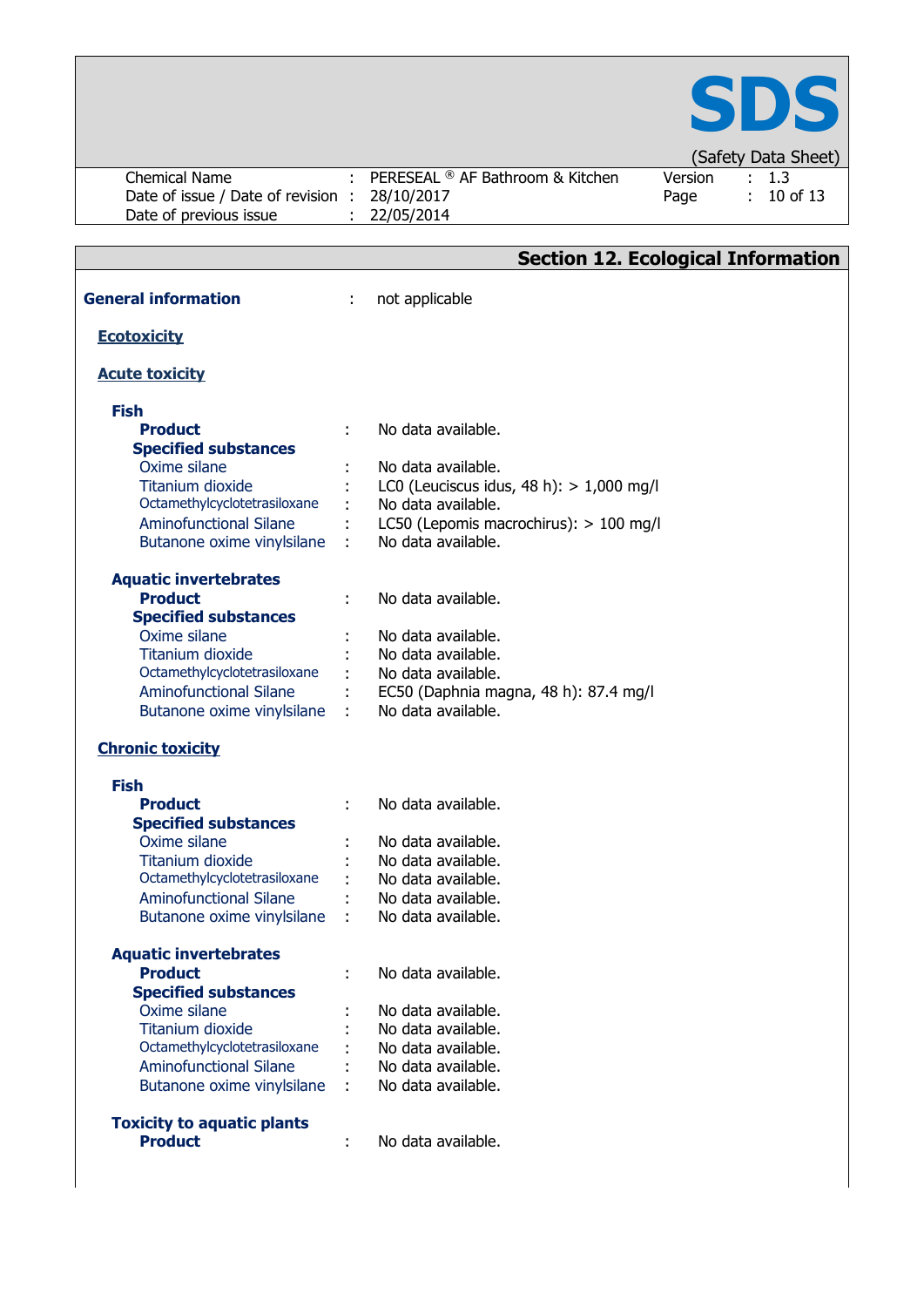

|                                      |    |                                                               |         | (Safety Data Sheet) |
|--------------------------------------|----|---------------------------------------------------------------|---------|---------------------|
| <b>Chemical Name</b>                 |    | PERESEAL ® AF Bathroom & Kitchen                              | Version | 1.3                 |
| Date of issue / Date of revision :   |    | 28/10/2017                                                    | Page    | 11 of 13            |
| Date of previous issue               |    | 22/05/2014                                                    |         |                     |
|                                      |    |                                                               |         |                     |
| <b>Persistence and degradability</b> |    |                                                               |         |                     |
| <b>Biodegradation</b>                |    |                                                               |         |                     |
| <b>Product</b>                       | ÷  | No data available.                                            |         |                     |
| <b>BOD / COD Ratio</b>               |    |                                                               |         |                     |
| <b>Product</b>                       |    | No data available.                                            |         |                     |
| <b>Specified substances</b>          |    |                                                               |         |                     |
| Oxime silane                         |    | No data available.                                            |         |                     |
| <b>Titanium dioxide</b>              |    | No data available.                                            |         |                     |
| Octamethylcyclotetrasiloxane         |    | No data available.                                            |         |                     |
| <b>Aminofunctional Silane</b>        |    | No data available.                                            |         |                     |
| Butanone oxime vinylsilane           |    | No data available.                                            |         |                     |
| <b>Bioaccumulative potential</b>     |    |                                                               |         |                     |
| <b>Product</b>                       | ÷  | No data available.                                            |         |                     |
| <b>Mobility in soil</b>              |    | No data available.                                            |         |                     |
|                                      |    | Known or predicted distribution to environmental compartments |         |                     |
| Oxime silane                         |    | No data available.                                            |         |                     |
| <b>Titanium dioxide</b>              |    | No data available.                                            |         |                     |
| Octamethylcyclotetrasiloxane         |    | No data available.                                            |         |                     |
| <b>Aminofunctional Silane</b>        |    | No data available.                                            |         |                     |
| Butanone oxime vinylsilane           | ÷. | No data available.                                            |         |                     |
| <b>Results of PBT and vPvB</b>       | ÷  | No data available.                                            |         |                     |
| assessment                           |    |                                                               |         |                     |
| Oxime silane                         |    | No data available.                                            |         |                     |
| <b>Titanium dioxide</b>              |    | No data available.                                            |         |                     |
| Octamethylcyclotetrasiloxane         |    | No data available.                                            |         |                     |
| <b>Aminofunctional Silane</b>        |    | No data available.                                            |         |                     |
| Butanone oxime vinylsilane           | ÷  | No data available.                                            |         |                     |
| <b>Other adverse Effects</b>         |    | No data available.                                            |         |                     |

|                            | <b>Section 13. Disposal Considerations</b>                                                                                                                                                                                                                                                                                                                                                                                                                                            |
|----------------------------|---------------------------------------------------------------------------------------------------------------------------------------------------------------------------------------------------------------------------------------------------------------------------------------------------------------------------------------------------------------------------------------------------------------------------------------------------------------------------------------|
| <b>General information</b> | Do not discharge into drains, water courses or onto the ground.<br>See Section 8 for information on appropriate personal protective<br>equipment.                                                                                                                                                                                                                                                                                                                                     |
| <b>Disposal Methods</b>    | The generation of waste should be avoided or minimized wherever<br>possible. Disposal of this product, solutions and any by-products<br>should at all times comply with the requirements of environmental<br>protection and waste disposal legislation and any regional local<br>authority requirements. Dispose of surplus and non-recyclable<br>products via a licensed waste disposal contractor. Waste should<br>not be disposed of untreated to the sewer unless fully compliant |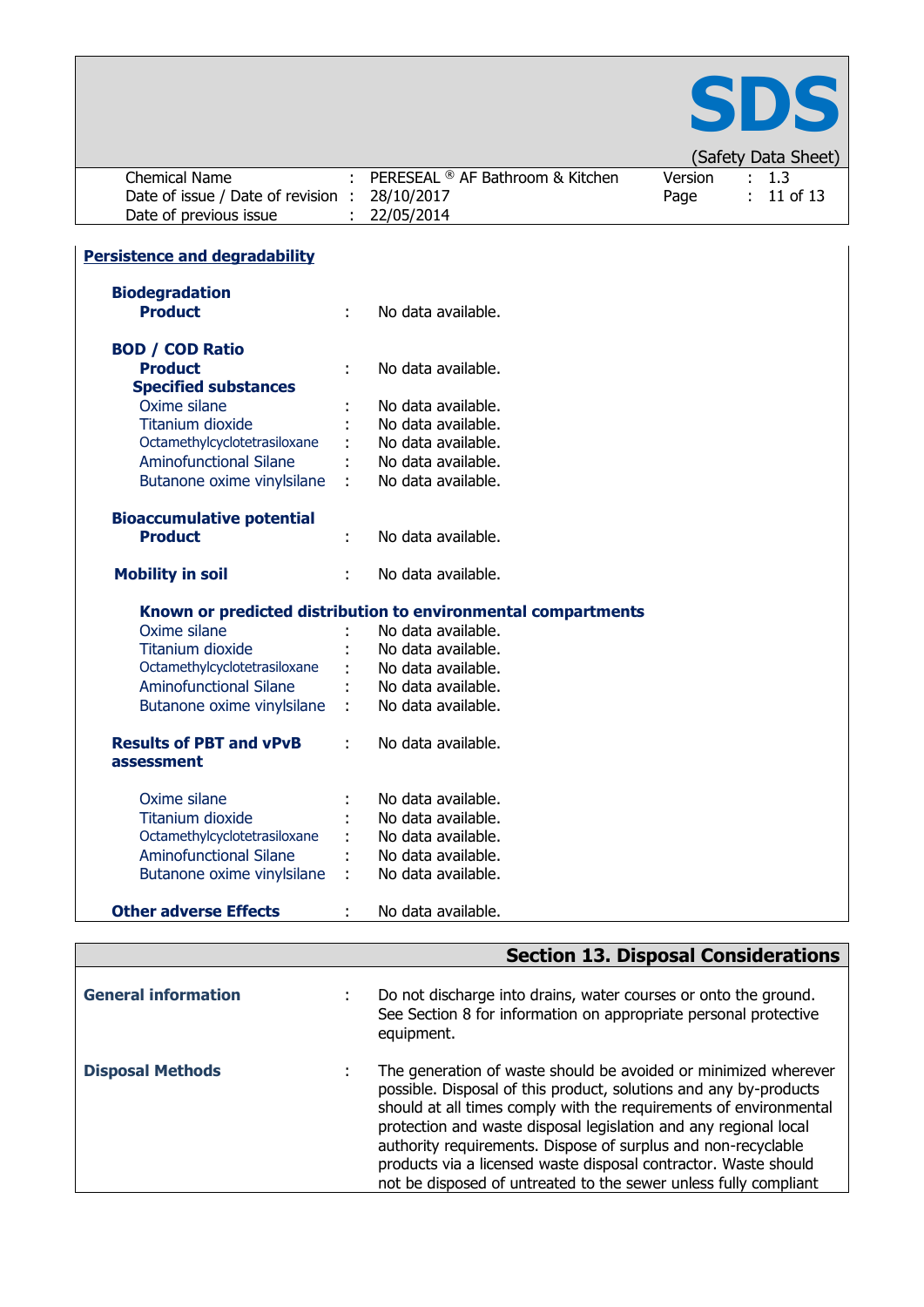|                                    |                                                                                                                                                                                                                                                                                                                                                                                                                                                                                                                                                                                                                                                                                                                                                   |         | SDS<br>(Safety Data Sheet) |
|------------------------------------|---------------------------------------------------------------------------------------------------------------------------------------------------------------------------------------------------------------------------------------------------------------------------------------------------------------------------------------------------------------------------------------------------------------------------------------------------------------------------------------------------------------------------------------------------------------------------------------------------------------------------------------------------------------------------------------------------------------------------------------------------|---------|----------------------------|
| Chemical Name                      | PERESEAL ® AF Bathroom & Kitchen                                                                                                                                                                                                                                                                                                                                                                                                                                                                                                                                                                                                                                                                                                                  | Version | : 1.3                      |
| Date of issue / Date of revision : | 28/10/2017                                                                                                                                                                                                                                                                                                                                                                                                                                                                                                                                                                                                                                                                                                                                        | Page    | $: 12$ of 13               |
| Date of previous issue             | 22/05/2014                                                                                                                                                                                                                                                                                                                                                                                                                                                                                                                                                                                                                                                                                                                                        |         |                            |
|                                    | with the requirements of all authorities with jurisdiction. Waste<br>packaging should be recycled. Incineration or landfill should only<br>be considered when recycling is not feasible. This material and its<br>container must be disposed of in a safe way. Care should be taken<br>when handling emptied containers that have not been cleaned or<br>rinsed out. Empty containers or liners may retain some product<br>residues. Avoid dispersal of spilled material and runoff and contact<br>with soil, waterways, drains and sewers. See Section 8 for<br>information on appropriate personal protective equipment. The<br>hazard and precautionary statements displayed on the label also<br>apply to any residues left in the container. |         |                            |

|                                                                          |               | <b>Section 14. Transport Information</b>                                                                                                                                                                                                  |  |  |  |
|--------------------------------------------------------------------------|---------------|-------------------------------------------------------------------------------------------------------------------------------------------------------------------------------------------------------------------------------------------|--|--|--|
| <b>Special precautions for user</b>                                      | $\mathcal{L}$ | This product is not regarded as dangerous goods according to the<br>ICAO/IATA, ADR/RID, ADNR and IMDG regulations on the<br>transport of dangerous goods.                                                                                 |  |  |  |
| ADR / RID                                                                | ÷             | Not regulated.                                                                                                                                                                                                                            |  |  |  |
| <b>IMDG - International Maritime :</b><br><b>Dangerous Goods Code</b>    |               | Not regulated.                                                                                                                                                                                                                            |  |  |  |
| <b>IATA</b>                                                              | ٠             | Not regulated.                                                                                                                                                                                                                            |  |  |  |
| <b>Special precautions for user</b>                                      | ÷             | This product is not regarded as dangerous goods according to the<br>national and international regulations on the transport of<br>dangerous goods. Keep away from foodstuffs and animal feed.<br>keep away from odour sensitive materials |  |  |  |
| Transport in bulk according to Annex II of MARPOL 73/78 and the IBC Code |               |                                                                                                                                                                                                                                           |  |  |  |

Not available

# **Section 15. Regulatory Information**

| <b>Ingredient name</b>                                                                            | <b>Type</b> | <b>Authority</b> | <b>Conditions</b> |
|---------------------------------------------------------------------------------------------------|-------------|------------------|-------------------|
| <b>Harmful Chemicals List I</b>                                                                   |             | Not listed       |                   |
| <b>Harmful Chemicals List II</b>                                                                  |             | Not listed       |                   |
| <b>Applicable regulations:</b>                                                                    |             |                  |                   |
| <b>Factories Act</b>                                                                              |             |                  |                   |
| Act on the Control of Transboundary Movements of Hazardous Wastes and their Disposal              |             |                  |                   |
| Environmental Public Health Act Environmental Public Health (Toxic Industrial Waste) Regulations  |             |                  |                   |
| Singapore. Hazardous Substances Control List (Environmental Protection and Management Act, Second |             |                  |                   |
| Schedule, Part 1, Control of Hazardous Substances)                                                |             |                  |                   |
| Environmental Pollution Control (Hazardous Substances) Regulations                                |             |                  |                   |
|                                                                                                   |             |                  |                   |

Singapore. PELs. (Workplace Safety and Health (Permissible Exposure Levels of Toxic Substances) Order)